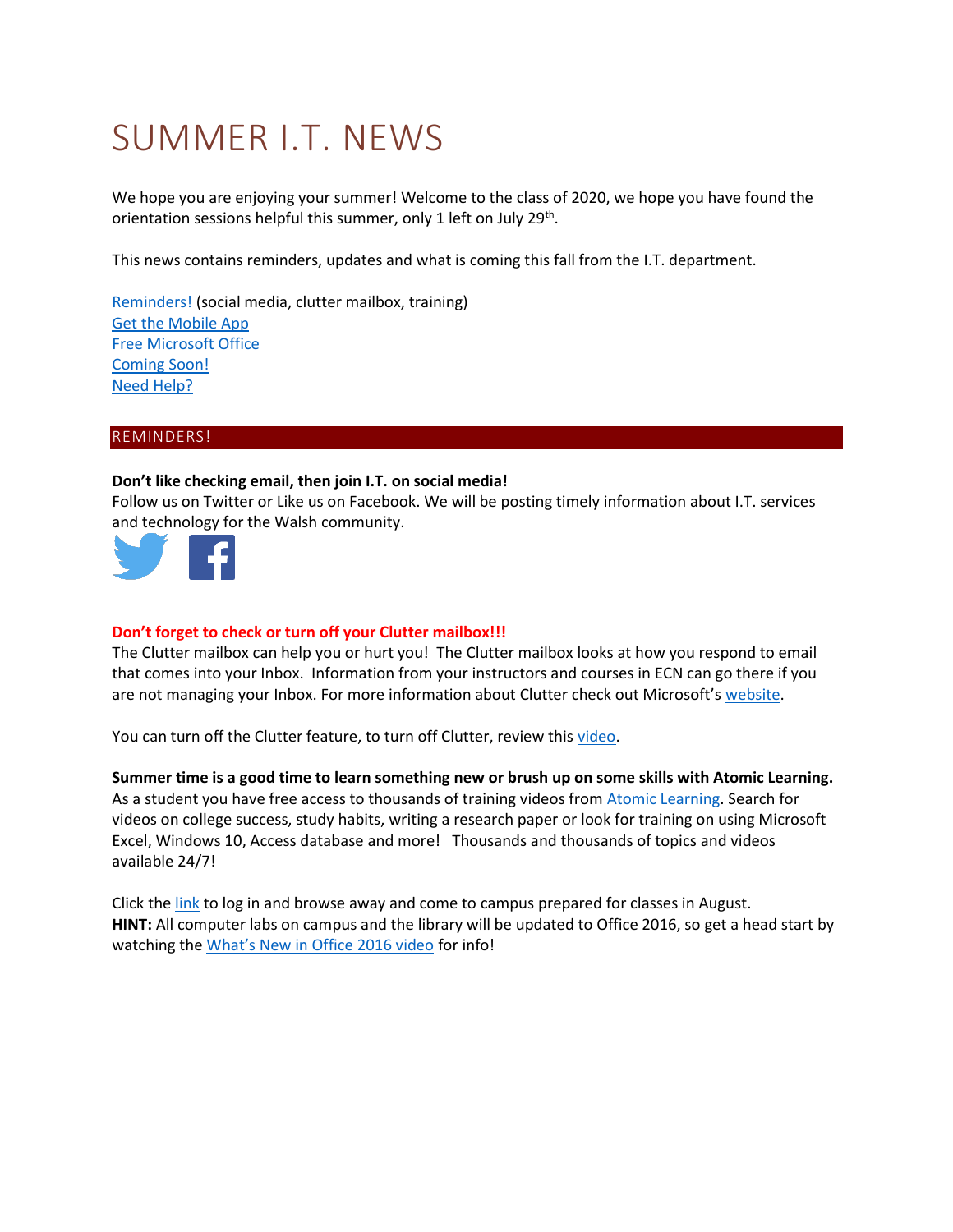# <span id="page-1-0"></span>GET THE MOBILE APP!

The **Walsh University** mobile app is available in the Google Play and Apple app stores for free! Download the app and try it out!

You can log in for a more personal experience with the app (see your schedule, advisor, dining balance, etc).

- 1. Tap the 3 dots on the top right of the app
- 2. Tap Log in
- 3. Enter your Walsh username (the first part of your Walsh email address)
- 4. Enter your Password
- 5. Tap Log in



### **Counselling Services Crisis Text Line (Text 4HOPE to 741-741)**

Tap Emergency Services

Scroll to the bottom and tap Crisis Text line to start a confidential text to an on call professional. Contact Counselling Services for more information at 330-490-7348.

After trying out the app, please rate us on your favorite app store and let us know what you think!

## <span id="page-1-1"></span>FREE MICROSOFT OFFICE FOR MAC OR PC

As an Office 365 school students have access to a full version of Office for free!! PC-Office 2016 and Mac-Office 2015.

- 1. Log into Office 365 from the Walsh home page
- 2. Click the red Install button at the top to get started.
	- a. Remove any old versions of Office before installing.

The Help Desk can assist you with the installation, please bring your computer to the Help Desk in Farrell Hall 8am-4pm Mon-Fri.